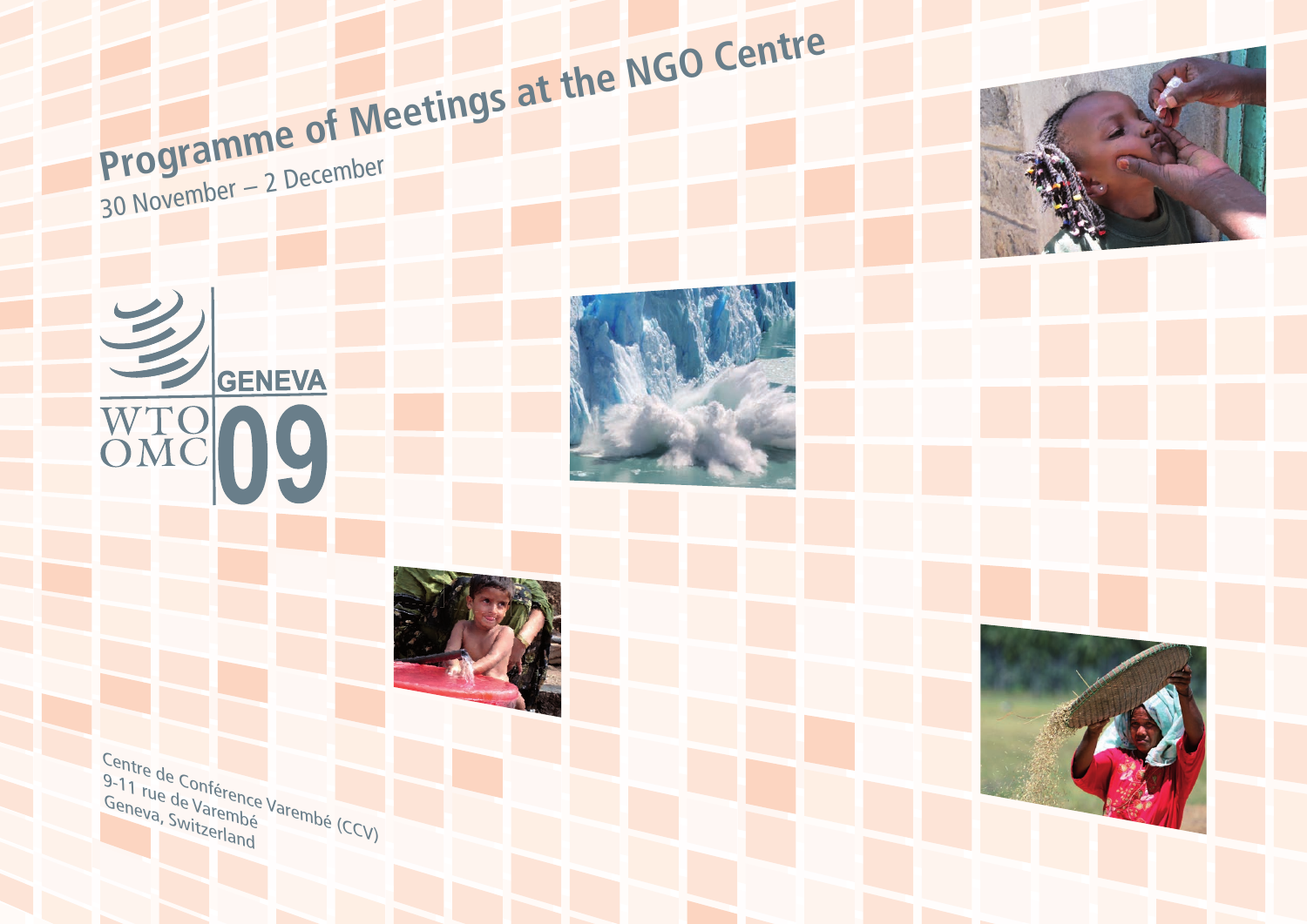# **Sunday, 29 November 2009**

**17:00-18:00 Room A** NGO Orientation meeting Organizer WTO Information and External Relations Division

**14:00-18:00 Room B** Private meeting Organizer Our World Is Not For Sale

## **Monday, 30 November 2009**

**8:00-11:00 Room E** Private meeting Organizer Our World Is Not For Sale

**9:00-12:00 Room C** Invitation only: Breakfast roundtable on the importance of services statistics for moving forward the GATS negotiations Organizer International Services Trade Information Agency (ISTIA)

**10:00-12:00 Room A** Trade Governance and Developing Countries: the Need for Effective Inter-Ministerial Trade Policy Coordination, and Consultation with Trade Policy Stakeholders Organizer CUTS Geneva Resource Centre; The Centre for Socio-Eco-Nomic Development (CSEND)

**10:00-12:00 Room D** Private meeting Organizer World Economy, Ecology & Development (WEED)

**11:00-13:00 Room E** Private meeting Organizer Center for Economic and Policy Research **12:00-14:00 Room C** Trade Issues and Climate Change Organizer Sahabat Alam Malaysia

**12:30-14:30 Room B** The "rights" approach to trade rules – real solutions to the global food challenge Organizer Institute for Agriculture and Trade Policy (IATP)

**13:30-14:30 Room A** NGO Briefing by WTO Director-General Pascal Lamy Organizer WTO Information and External Relations Division

**15:00-18:00 Room B** Private meeting Organizer Center for Economic and Policy Research

**18:00-20:00 Room B** Private meeting Organizer Our World Is Not For Sale

**19:00-20:00 Room A NGO Briefing** Organizer WTO Information and External Relations Division

**20:00-23:00 Room B** Private meeting Organizer Public Citizen's Global Trade Watch

# **Tuesday, 1 December 2009**

**8:00-11:00 Room D** Private meeting Organizer Our World Is Not For Sale

**8:30-10:00 Room B** Proposal for a WTO Agreement on the Supply of Knowledge as a Public Good Organizer Knowledge Ecology International (KEI)

**10:00-12:00 Room B**  African Civil Society Responses to Economic Partnership Agreements (EPAs) Organizer The Global Network of Trade Unions

**10:00-12:00 Room C** Doha Round Impacts on India Organizer CUTS International

**10:00-11:30 Room E** Competition and Complementarity in the Trading System Organizer The Global Business Dialogue (GBD)

**11:00-12:00 Room D** Private meeting Organizer Africa Trade Network

**11:30-13:30 Room E** Private meeting Organizer Center for Economic and Policy Research

**12:30-15:00 Room A**  Export Dumping: The Unfinished Business, Cotton, Green Box and Export Subsidies in the Agriculture Negotiations Organizer Oxfam International